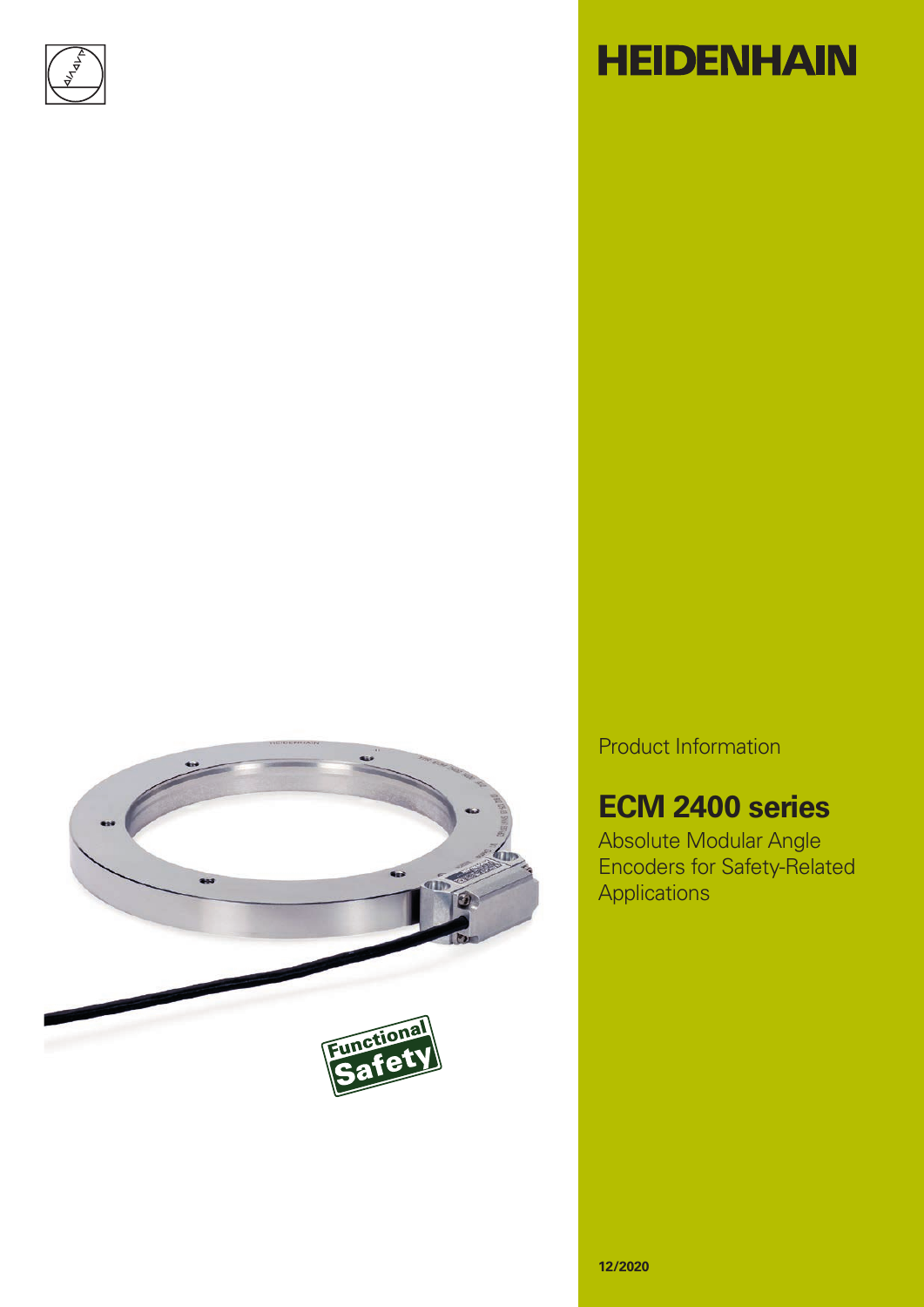### **ECM 2400** Dimensions







 $mm$  $\boxdot \oplus$ Tolerancing ISO 8015<br>ISO 2768 - m H  $< 6$  mm:  $\pm 0.2$  mm

**W1** = Without mechanical fault exclusion **W2** = With mechanical fault exclusion

 $\mathbb{Z}$  = Bearing of mating shaft

- $1 =$  Shaft fit; ensure full-surface contact
- $2 =$  Axial tolerance of mating shaft
- 3 = Cable support
- $4 =$  Centering collar
- 5 = Direction of shaft rotation for ascending position values

0.15±0.02

 $\odot$ 

 $\circledcirc$ 

8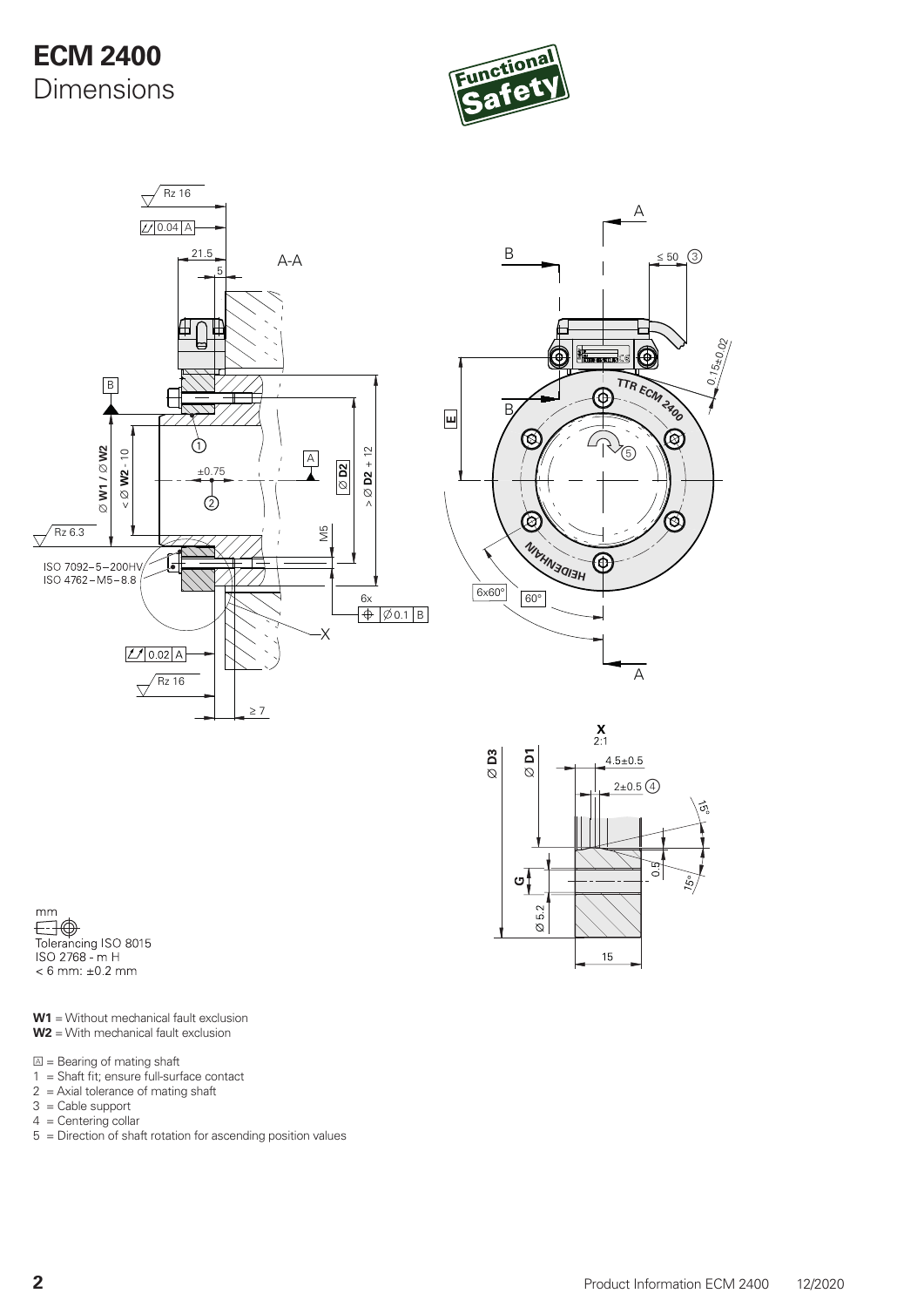

|                     | D <sub>1</sub>               | W1                              | W <sub>2</sub>                  | D <sub>2</sub>    | D <sub>3</sub>       | Е     | G     |
|---------------------|------------------------------|---------------------------------|---------------------------------|-------------------|----------------------|-------|-------|
| <b>TTR ECM 2400</b> | 70 +0/-0.008<br>Ø            | 70 +0.010/+0.002<br>Ø           | $70 + 0.019/ + 0.011$<br>Ø      | $\varnothing$ 85  | $\varnothing$ 113.16 | 62.3  | 6xM6  |
|                     | $80 + 0/-0.008$<br>Ø         | $80 + 0.010 / + 0.002$<br>Ø     | $80 + 0.022 / + 0.014$<br>Ø     | $\varnothing$ 95  | Ø 128.75             | 70.1  | 6x M6 |
|                     | $95 + 0/-0.010$<br>Ø         | $95 + 0.013 / + 0.003$<br>Ø     | $95 + 0.029/ + 0.019$<br>Ø      | $\varnothing$ 110 | Ø 128.75             | 70.1  | 6x M6 |
|                     | $\varnothing$ 105 + 0/-0.010 | $\varnothing$ 105 +0.013/+0.003 | $\varnothing$ 105 +0.031/+0.021 | $\varnothing$ 120 | $\varnothing$ 150.88 | 81.2  | 6xM6  |
|                     | $\varnothing$ 130 + 0/-0.012 | $\varnothing$ 130 +0.015/+0.003 | $\varnothing$ 130 +0.041/+0.029 | $\varnothing$ 145 | $\varnothing$ 176.03 | 93.7  | 6x M6 |
|                     | $\varnothing$ 160 + 0/-0.012 | $\varnothing$ 160 +0.015/+0.003 | $\varnothing$ 160 +0.049/+0.037 | $\varnothing$ 175 | Ø 213.24             | 112.3 | 6x M6 |
|                     | $\varnothing$ 180 +0/-0.012  | $\varnothing$ 180 +0.015/+0.003 | $\varnothing$ 180 +0.055/+0.043 | $\varnothing$ 195 | $\varnothing$ 257.50 | 134.5 | 6x M6 |
|                     | $\varnothing$ 260 + 0/-0.016 | $\varnothing$ 260 +0.020/+0.004 | $\varnothing$ 260 +0.082/+0.066 | Ø 275             | Ø 326.90             | 169.2 | 6xM6  |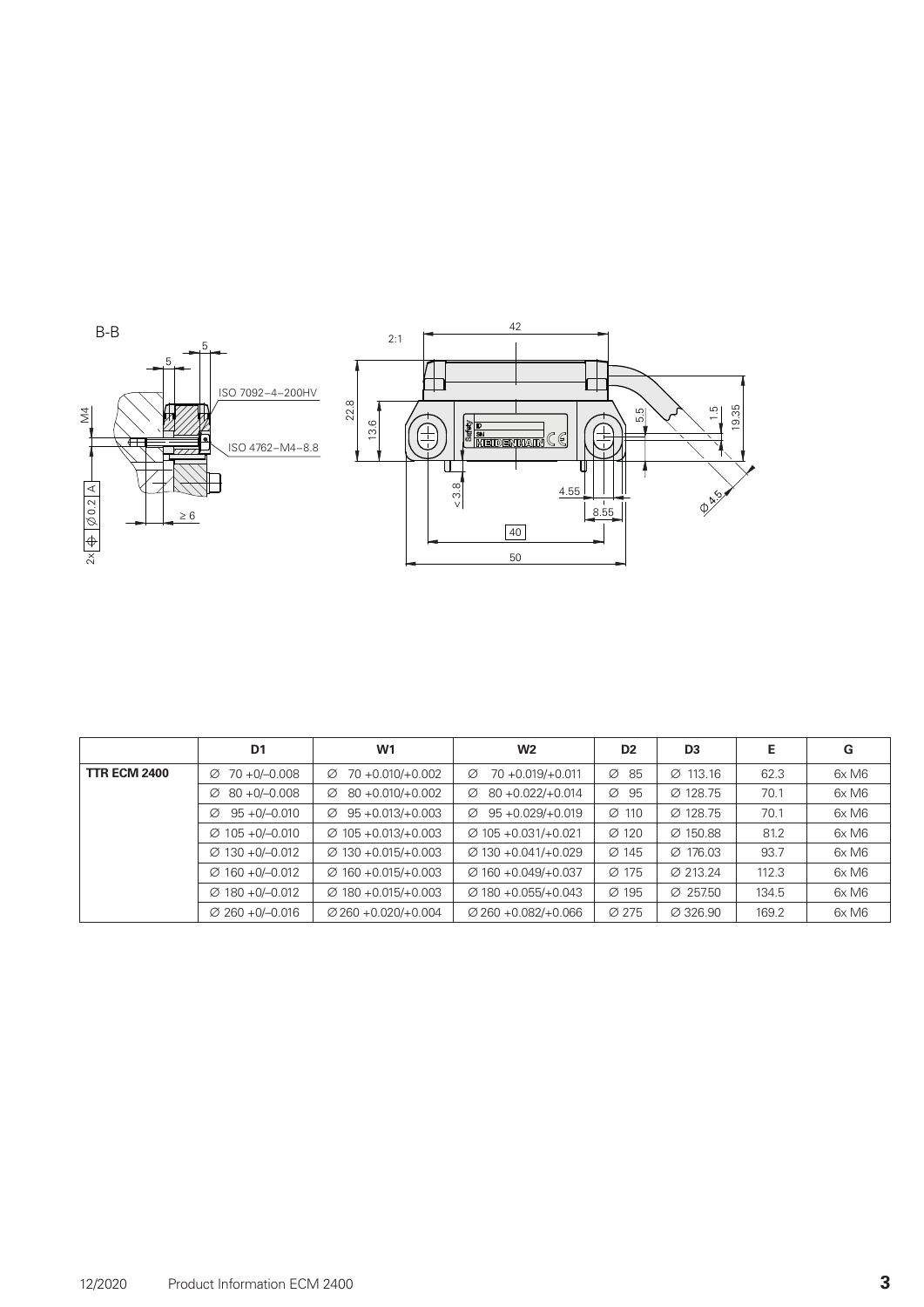### **ECM 2400 series**

**Absolute angle encoders with magnetic scanning**

- **• Consists of a scanning head and scale drum**
- **• Also for safety-related applications**
- **• Resistant to contamination**



#### **Scanning head AK ECM 2410F AK ECM 2410F AK ECM 2410F**

#### **Interface** Endat 2.2 Fanuc Serial Interface;

Ordering designation

Clock frequency

Calculation time t<sub>cal</sub>

**Functional safety** for applications with up to

### PFH ≤ 25 × 10–9 (up to 6000 m above sea level) – 10–9 (up to 6000 m above sea level) – 10–10 m above sea level

**Electrical connection** 

Cable length<sup>1)</sup>

Supply voltage

Power consumption (max.)

**Current consumption (typical)** 

**Vibration** 55 Hz to 2000 Hz **Shock** 6 ms With mechanical fault exclusion

Without mechanical fault exclusion

**Operating temperature** 

### **Protection EN 60529**

| <b>Mass</b> | <b>Scanning head</b> |
|-------------|----------------------|
|             | Cable                |
|             | Coupling (M12)       |

1) With HEIDENHAIN cable; clock frequency  $\leq 8$  MHz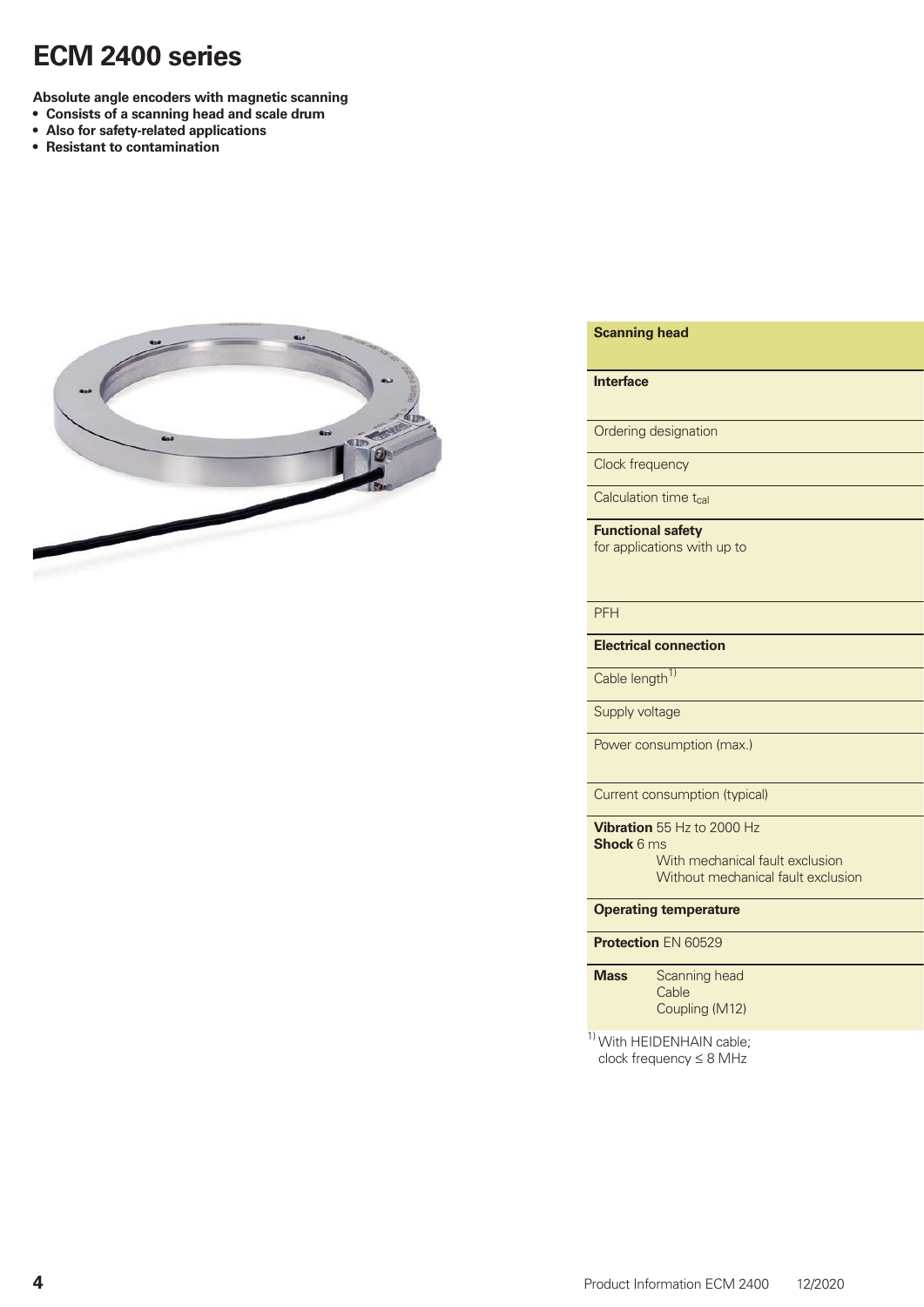| <b>AK ECM 2410</b><br><b>Safe</b>                                                                                           | <b>AK ECM 2490F</b>                     | <b>AK ECM 2490M</b>             |
|-----------------------------------------------------------------------------------------------------------------------------|-----------------------------------------|---------------------------------|
| EnDat 2.2                                                                                                                   | Fanuc Serial Interface;<br>αi Interface | Mitsubishi high speed interface |
| EnDat22                                                                                                                     | Fanuc05                                 | Mit03-4                         |
| $\leq 16$ MHz                                                                                                               |                                         |                                 |
| $\leq 5 \,\mu s$                                                                                                            | $\overline{\phantom{0}}$                |                                 |
| • SIL 2 as per EN 61 508<br>(further basis for testing: EN 61800-5-2)<br>• Category 3, PL "d"<br>as per EN ISO 13849-1:2015 | $\overline{\phantom{0}}$                |                                 |
| $\leq$ 25 $\cdot$ 10 <sup>-9</sup> (up to 6000 m above sea level)                                                           |                                         |                                 |
| Cable (1 m) with 8-pin M12 coupling (male)                                                                                  |                                         |                                 |
| $\leq 30$ m                                                                                                                 |                                         |                                 |
| DC 3.6 V to 14 V                                                                                                            |                                         |                                 |
| At 3.6 V: 1.1 W<br>At 14 V: 1.3 W                                                                                           |                                         |                                 |
| At $5V<$ 200 mA (without load)                                                                                              |                                         |                                 |
| $\leq$ 400 m/s <sup>2</sup> (EN 60068-2-6)                                                                                  |                                         |                                 |
| $≤ 400 m/s2 (EN 60068-2-27)$<br>≤ 1000 m/s <sup>2</sup> (EN 60068-2-27)                                                     |                                         |                                 |
| $-10$ °C to 80 °C                                                                                                           |                                         |                                 |
| <b>IP67</b>                                                                                                                 |                                         |                                 |
| 40 g (without cable)<br>35 g/m<br>15 <sub>g</sub>                                                                           |                                         |                                 |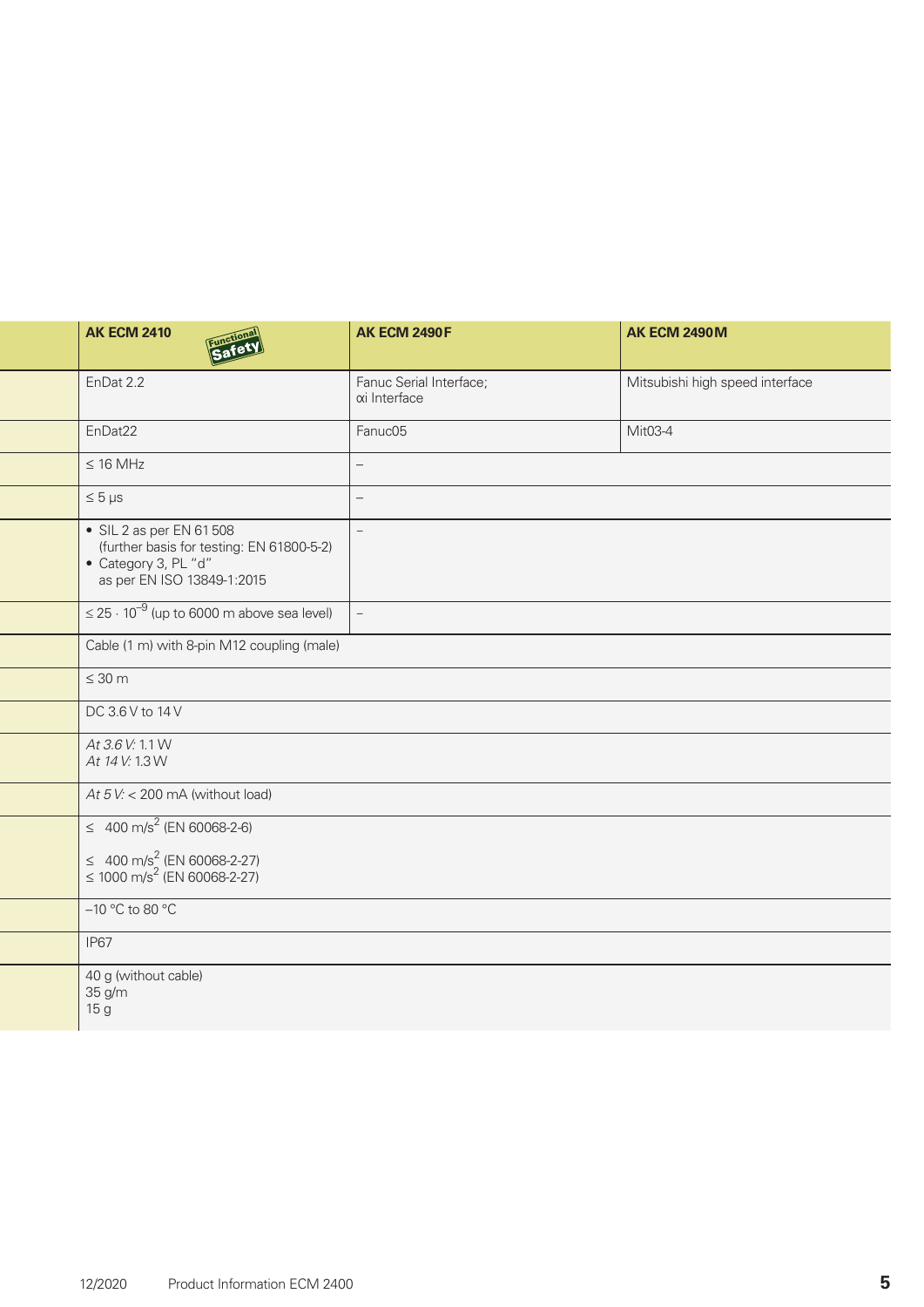### **ECM 2400 series**

| Scale drum                                            | <b>TTR ECM 2400</b><br>Grating period $\approx 400 \mu m$                     |                                                                            |                                      |
|-------------------------------------------------------|-------------------------------------------------------------------------------|----------------------------------------------------------------------------|--------------------------------------|
| <b>Measuring standard</b><br>Coefficient of expansion | Steel drum<br>$\alpha_{\text{therm}} \approx 10 \cdot 10^{-6} \text{ K}^{-1}$ |                                                                            |                                      |
| Signal periods                                        | 900                                                                           | 1024                                                                       | 1200                                 |
| Drum inside diameter*                                 | 70 mm                                                                         | 80 mm/95 mm                                                                | 105 mm                               |
| Drum outside diameter*                                | 113.16 mm                                                                     | 128.75 mm                                                                  | 150.88 mm                            |
| Accuracy of graduation                                | $\pm 8''$                                                                     | $\pm7$ "                                                                   | $\pm 6''$                            |
| <b>Interpolation error</b><br>per signal period       | $\pm 9''$                                                                     | $\pm 8''$                                                                  | ±7"                                  |
| <b>Position values per rev.</b>                       | 8388608 (23 bits)                                                             | 16777216 (24 bits)                                                         |                                      |
| Measuring step                                        | 0.154''                                                                       | 0.077''                                                                    |                                      |
| Safety-relevant measuring step                        | $0.70^\circ$ (9 bits)                                                         | 0.35° (10 bits)                                                            |                                      |
| Safe position <sup><math>1/2</math></sup>             | $1.76^\circ$                                                                  | $0.88^\circ$                                                               |                                      |
| Mech. permissible speed                               | $\leq 14500$ rpm                                                              | $\leq 13000$ rpm/12500 rpm                                                 | $\leq 10500$ rpm                     |
| Max. angular acceleration                             | 9000 rad/s <sup>2</sup>                                                       | 6000 rad/s <sup>2</sup> /9000 rad/s <sup>2</sup>                           | 4900 $rad/s2$                        |
| Moment of inertia                                     | $1.5 \cdot 10^{-3}$ kgm <sup>2</sup>                                          | $2.6 \cdot 10^{-3}$ kgm <sup>2</sup> /2.1 $\cdot 10^{-3}$ kgm <sup>2</sup> | $4.4 \cdot 10^{-3}$ kgm <sup>2</sup> |
| Permissible axial movement                            | $\leq \pm 0.75$ mm                                                            |                                                                            |                                      |
| <b>Mass</b>                                           | 0.69 kg                                                                       | 0.89 kg/0.65 kg                                                            | $1.0 \text{ kg}$                     |

\* Please select when ordering<br><sup>1)</sup> Further tolerances may occur in subsequent electronics after position value comparison (contact manufacturer of subsequent electronics)<br><sup>2)</sup> Mechanical coupling: fault exclusion for the l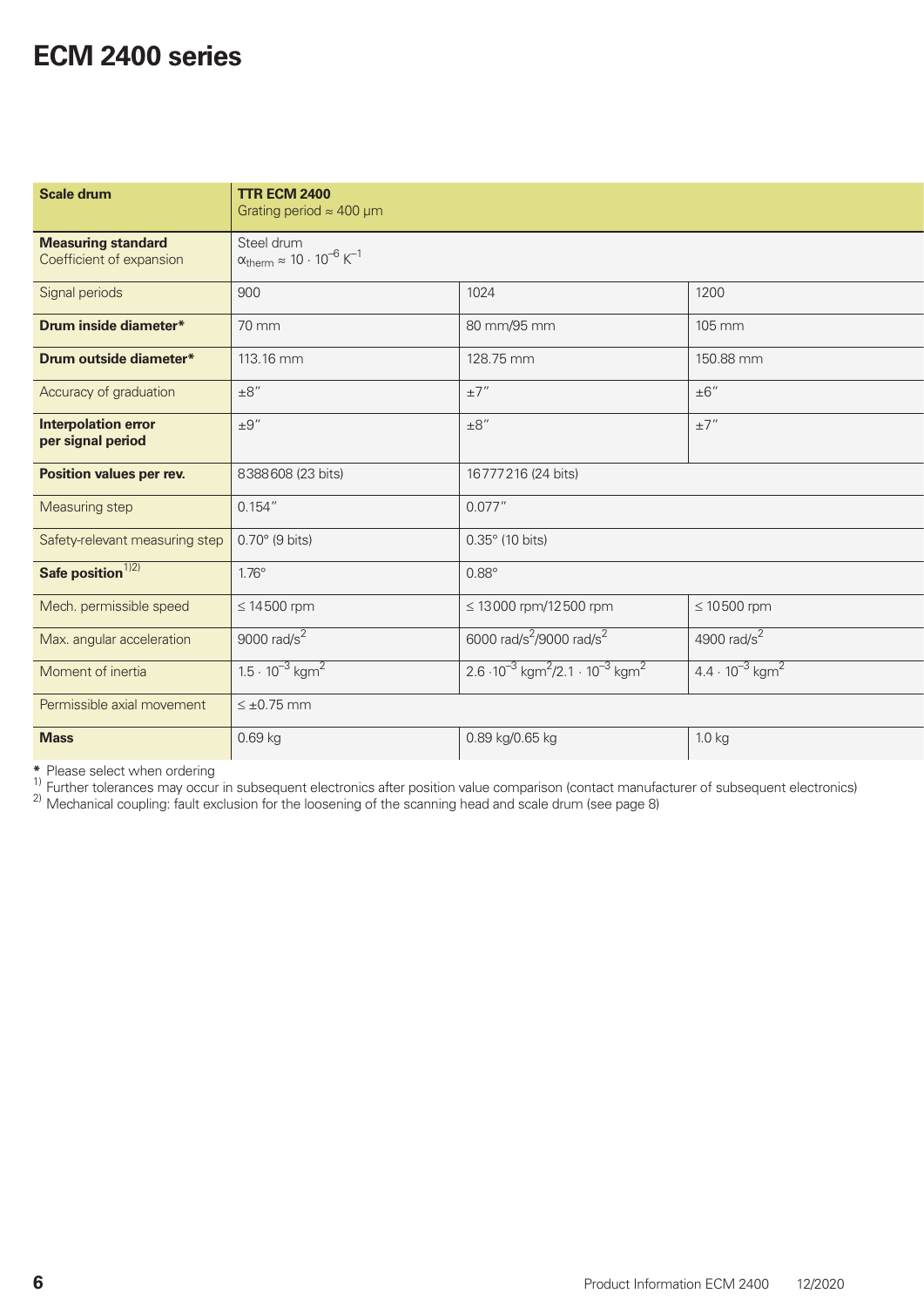| 1400                   |                                     | 1696                                | 2048                                | 2600                                |
|------------------------|-------------------------------------|-------------------------------------|-------------------------------------|-------------------------------------|
| 130 mm                 |                                     | 160 mm                              | 180 mm                              | 260 mm                              |
| 176.03 mm              |                                     | 213.24 mm                           | 257.5 mm                            | 326.9 mm                            |
| $\pm 5.5''$            |                                     | $\pm 4.5$ "                         | $+4"$                               | $\pm 3.5''$                         |
| $  \pm 6"$             |                                     | $1 \pm 5$ "                         | $\pm 4$ "                           | ±3"                                 |
|                        |                                     |                                     | 33554432 (25 bits)                  |                                     |
|                        |                                     |                                     | 0.039"                              |                                     |
|                        |                                     |                                     | $\vert$ 0.18 $^{\circ}$ (11 bits)   |                                     |
|                        |                                     |                                     | $\vert 0.44^{\circ} \vert$          |                                     |
| $\leq 9000$ rpm        |                                     | $\leq 7000$ rpm                     | $\leq 6000$ rpm                     | $\leq 4500$ rpm                     |
| $3300 \text{ rad/s}^2$ |                                     | 1900 $rad/s^2$                      | 820 rad/s <sup>2</sup>              | 560 rad/s <sup>2</sup>              |
|                        | $74 \cdot 10^{-3}$ kgm <sup>2</sup> | $16 \cdot 10^{-3}$ kgm <sup>2</sup> | $37 \cdot 10^{-3}$ kgm <sup>2</sup> | $76 \cdot 10^{-3}$ kgm <sup>2</sup> |
|                        |                                     |                                     |                                     |                                     |

| $\Omega$ | 18 kc | , $3.0 \text{ kg}$ | 3.5 KQ |
|----------|-------|--------------------|--------|
|          |       |                    |        |
|          |       |                    |        |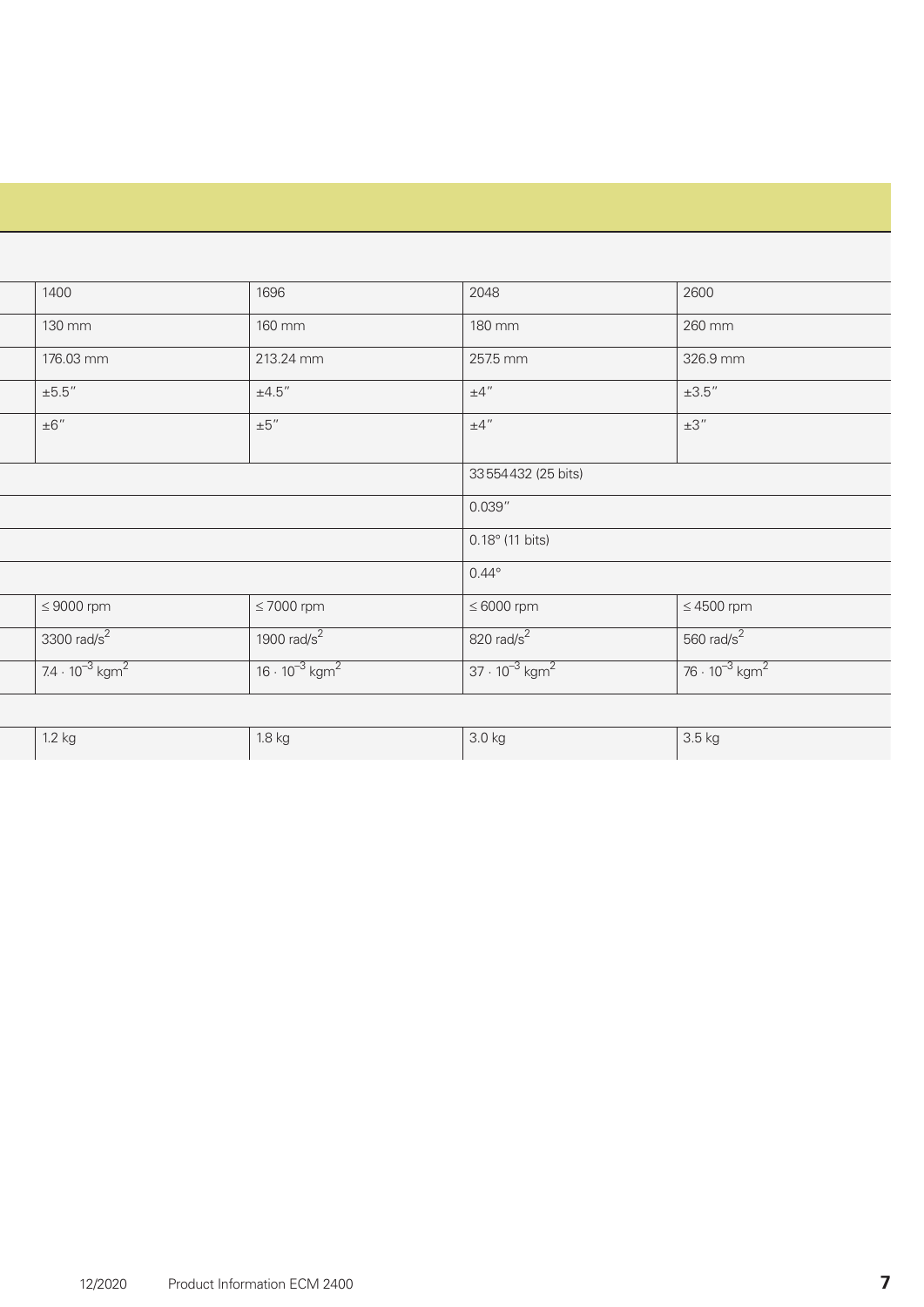### **Functional safety**

With the ECM 2410 absolute angle encoder, HEIDENHAIN offers an ideal solution for position measurement on rotational axes in safety-related applications. In conjunction with a safe control, the encoders can be used as single-encoder systems in applications with control category SIL 2 (as per EN 61508) or performance level "d" (as per EN ISO 13849).

The reliable transmission of the position is based on two independently generated absolute position values and on error bits provided to the safe control. The functions of the encoder can be used for numerous safety functions of the complete system as per EN 61800-5-2.

The ECM 2410 angle encoder provides a safe absolute position value at all timesincluding immediately after switch-on. Purely serial data transmission is performed via the bidirectional EnDat 2.2 interface.

In addition to the data interface, the mechanical connection of the encoder to the motor is also relevant to safety. Table D16 of the EN 61800-5-2 standard for electric motors defines the loosening of the mechanical connection between the encoder and motor as a fault requiring consideration. Since it cannot be guaranteed that the control will detect such faults, in many cases a fault exclusion for the loosening of the mechanical connection is required.

#### **Fault exclusion for the loosening of the mechanical connection**

The sizing of mechanical connections in a drive system is the task of the machine manufacturer. During the mechanical design phase, the OEM will ideally consider the conditions within the application. Verifying a safe connection, however, is both costand time-intensive.

That's why HEIDENHAIN has developed a type-examined mechanical fault exclusion for the ECM 2410 series.

This fault exclusion has been qualified for a wide range of encoder applications and is ensured for the operating conditions listed below. Due to the wide temperature range and numerous material characteristics, as well as the maximum permissible shaft speeds and accelerations, the scale drum requires a press fit. The required size of this press fit, taking all of the safety factors into account, necessitates a shrink fit for the scale drum and directly affects the required fitting temperature.

Mounting with mechanical fault exclusion is optional. If the safety design does not call for a mechanical fault exclusion, then the drum can also be fastened without an interference fit (see *W1* under *Dimensions*).

Both mounting options and their various requirements are described in the documentation.

| <b>Mechanical</b><br>connection | <b>Fastening</b>                                                                                    | Safe position for the<br>mechanical connection $^{2)}$ | Limited specifications $3$                                                                                                                                        |  |
|---------------------------------|-----------------------------------------------------------------------------------------------------|--------------------------------------------------------|-------------------------------------------------------------------------------------------------------------------------------------------------------------------|--|
| <b>Scale drum</b>               | Press fit as per the dimension drawing<br>screw connection: <sup>1)</sup><br>Screws M5 ISO 4762 8.8 | $\pm 0.025^\circ$                                      | See Specifications:<br>$\bullet$ Shock<br>• Maximum angular acceleration<br>• Operating temperature                                                               |  |
| <b>Scanning head</b>            | Screw connection: <sup>1)</sup> ;<br>screws: M4 ISO 4762 8.8                                        |                                                        | See Dimensions:<br>• Mounting tolerances<br>• Wall thickness of the<br>measured shaft<br>See mounting information:<br>• Usable materials<br>• Mounting conditions |  |

<sup>1)</sup> Friction class B as per VDI 2230<br><sup>2)</sup> Fault exclusions exist only for the explicitly stated mounting conditions  $\frac{3}{3}$  Does not apply to ERM/ECM 2xxx without mechanical fault exclusion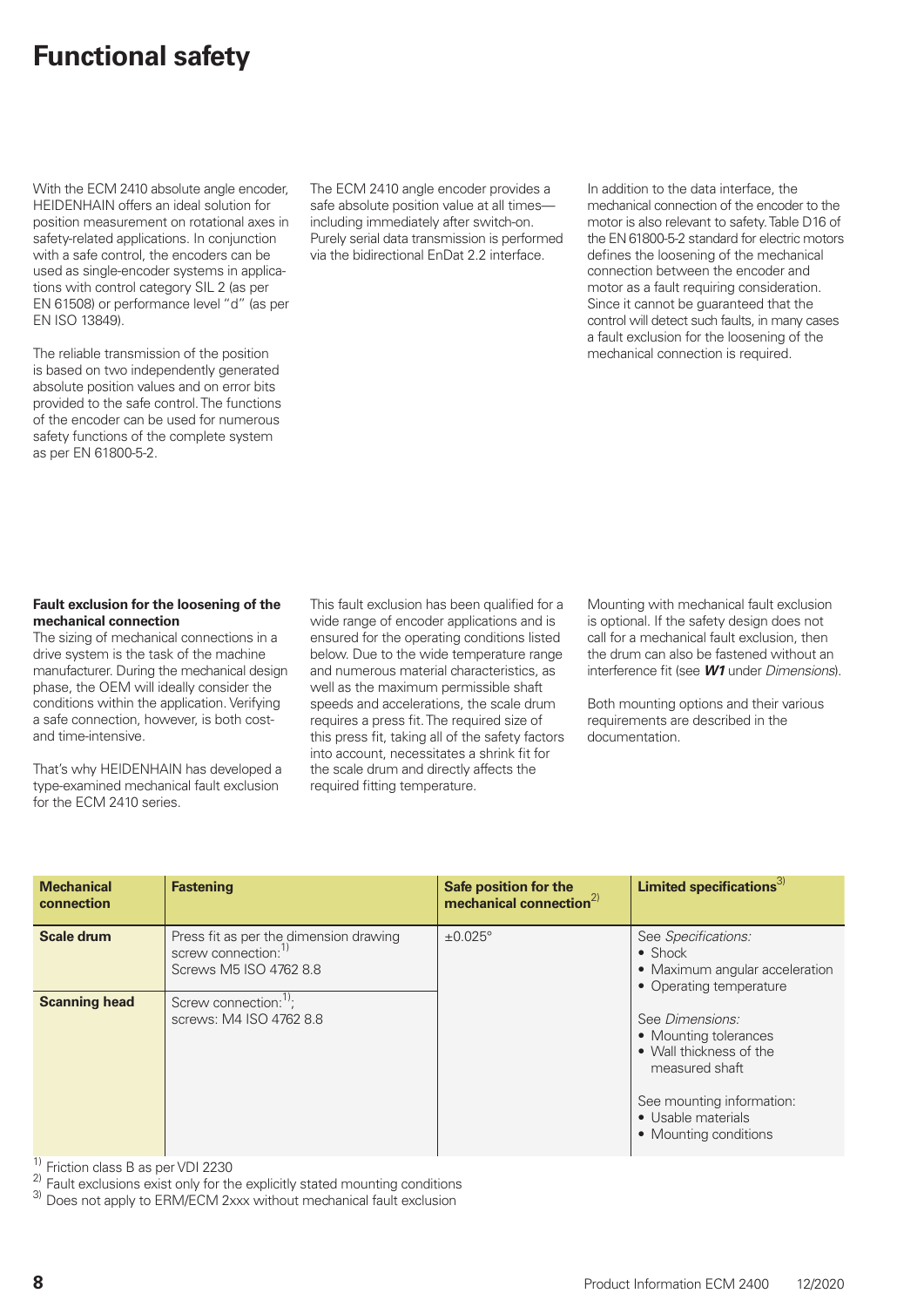### **Material**

For the mating shaft and the mating stator, use materials in accordance with the table.

#### **Mounting temperature**

All information on screw connections is based on a mounting temperature of 15 °C to 35 °C.

### **Mounting the scale drum**

An oversize of the shaft is required for fault exclusion. Preferably, the scale drum should be thermally shrunk onto the mating shaft and fastened with screws. For this purpose, the scale drum must be heated slowly before mounting. Using a heat chamber or a heat plate is beneficial (but no induction heating sources may be used). The diagram shows the recommended minimum temperatures for the different drum diameters. The maximum temperature should not exceed 140 °C.

During shrink-fitting, make sure that the hole patterns of the scale drum and mating shaft are properly aligned. Appropriate positioning aids (setscrews) can facilitate mounting. All of the mounting screws must be retightened at the correct torque after the scale drum has cooled. The mounting screws used for the assembly of the scanning head and scale drum may be used only to secure the scanning head and the scale drum. These screws may not be used to additionally fasten other components.

#### **Removing the scale drum**

The scale drum is removed using the relevant back-off threads in the drum. To do this, insert greased screws, and tighten them in a row until the scale drum comes off the shaft. Setscrews fastened into the mating shaft are helpful in this regard. The screws in the back-off thread then press against the setscrews.

#### **Mounting of the scanning head**

Care must be taken to ensure that a matching scale drum and scanning head are used (size of the grating period and the outer diameter of the scale drum). In order to mount the scanning head, the provided spacer shim is applied to the surface of the circumferential scale drum. The scanning head is pressed against the shim and fastened. The shim is then removed.

|                                                           | <b>Mating shaft</b><br>(drum connection)                                    | <b>Mating stator (scanning</b><br>head connection)        |
|-----------------------------------------------------------|-----------------------------------------------------------------------------|-----------------------------------------------------------|
| <b>Material</b>                                           | <b>Steel</b>                                                                | Steel/cast iron                                           |
| Tensile strength $R_{m}$                                  | $\geq 600$ N/mm <sup>2</sup>                                                | $\geq$ 250 N/mm <sup>2</sup>                              |
| Shear strength $\tau_{m}$                                 | $\geq$ 390 N/mm <sup>2</sup>                                                | $\geq$ 290 N/mm <sup>2</sup>                              |
| <b>Elastic modulus E</b>                                  | 200 000 N/mm <sup>2</sup> to<br>215 000 N/mm <sup>2</sup>                   | 110 000 N/mm <sup>2</sup> to<br>215 000 N/mm <sup>2</sup> |
| <b>Coefficient of thermal expansion</b><br>$\alpha$ therm | $10 \cdot 10^{-6}$ K <sup>-1</sup> to<br>13 $\cdot 10^{-6}$ K <sup>-1</sup> |                                                           |



**\***The temperature values assume an ambient temperature of 20 °C. If the ambient temperature deviates from this, then adjust the fitting temperature accordingly.